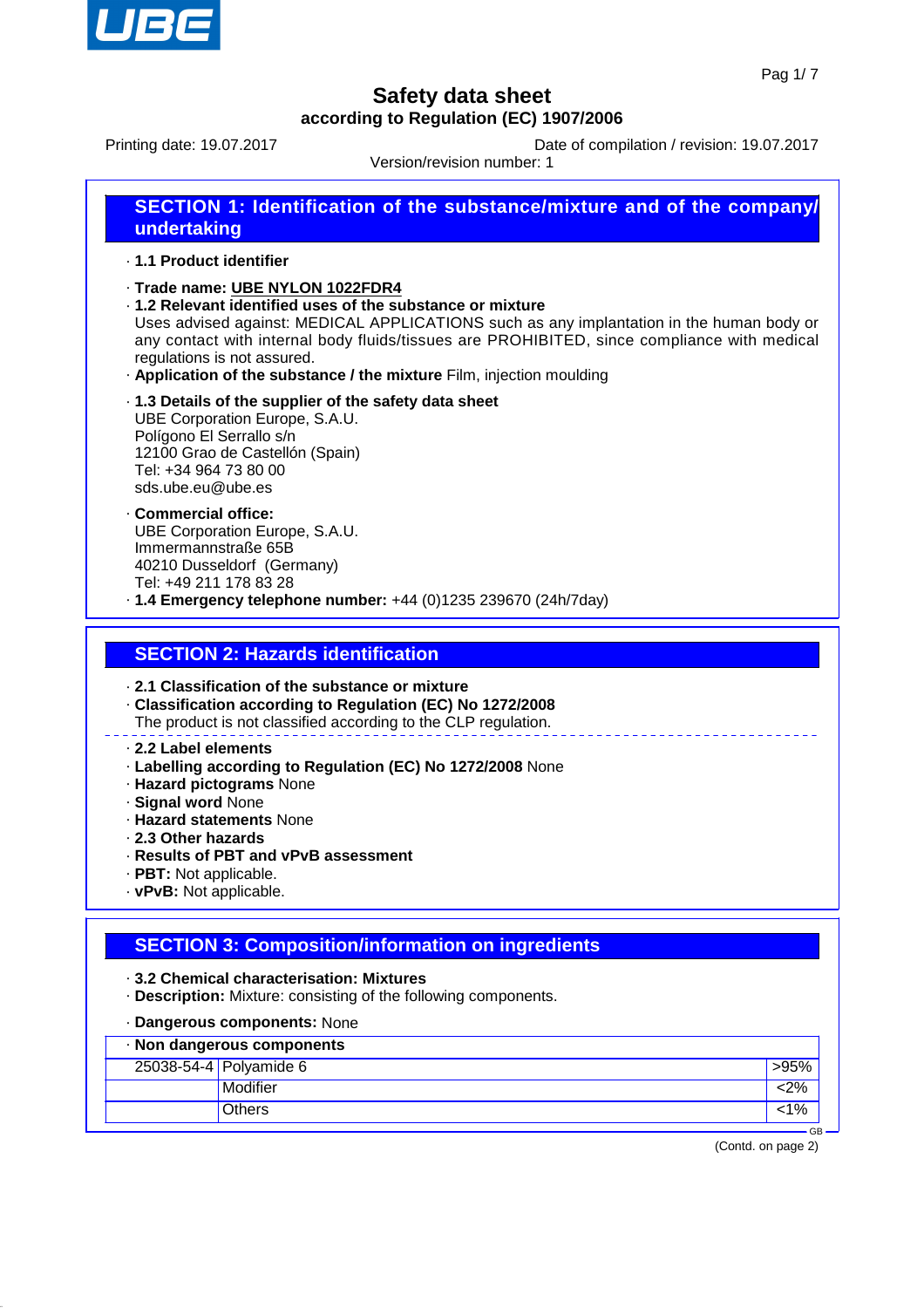

Printing date: 19.07.2017 Date of compilation / revision: 19.07.2017

Version/revision number: 1

#### **Trade name: UBE NYLON 1022FDR4**

#### **SECTION 4: First aid measures**

- · **4.1 Description of first aid measures** · **General information:** Immediately remove any clothing soiled by the product. Take affected persons out into the fresh air. Seek medical treatment. · **After inhalation:**
- 
- If exposed to vapors from heating and molding material , remove to fresh air .

If symptoms, coughing and discomfort in nose and throat remain, get medical attention.

- · **After skin contact:**
	- Immediately wash with water and soap and rinse thoroughly.
- If redness, itching or burning sensation develops, get medical attention.
- After contact with the molten product, cool rapidly with cold water.
- Do not pull solidified product off the skin.
- Seek medical treatment.
- · **After eye contact:**

Inmediately flush exposed area with copious amounts of tepid water for at least 15 minutes If redness, itching or burning sensation develops, do not rub eyes and immediately get medical attention.

· **After swallowing:**

Rinse out mouth and then drink plenty of water.

Do not induce vomiting; call for medical help immediately.

· **4.2 Most important symptoms and effects, both acute and delayed** At molten state, expected to cause burns to skin.

Irreversible dermatitis will occur if you do not wash affected skin immediately and thoroughly. · **4.3 Indication of any immediate medical attention and special treatment needed** Treatment: Treat according to symptoms (decontamination, vital functions), no known specific

antidote.

#### **SECTION 5: Firefighting measures**

- · **5.1 Extinguishing media**
- · **Suitable extinguishing agents:**
- **Water**
- Fire-extinguishing powder
- Carbon dioxide
- Use fire extinguishing methods suitable to surrounding conditions.
- · **For safety reasons unsuitable extinguishing agents:** Not known
- · **5.2 Special hazards arising from the substance or mixture**
- In case of fire, the following can be released: Carbon monoxide (CO) Carbon Dioxide (CO2) Under certain fire conditions, traces of other toxic gases cannot be excluded, e.g.: Hydrogen cyanide (HCN) Ammonia (NH3) · **5.3 Advice for firefighters**
- · **Protective equipment:** Firefighters should wear appropriate protective equipment Wear self-contained respiratory protective device.
- · **Additional information** Cool endangered receptacles with water spray.

(Contd. on page 3)

GB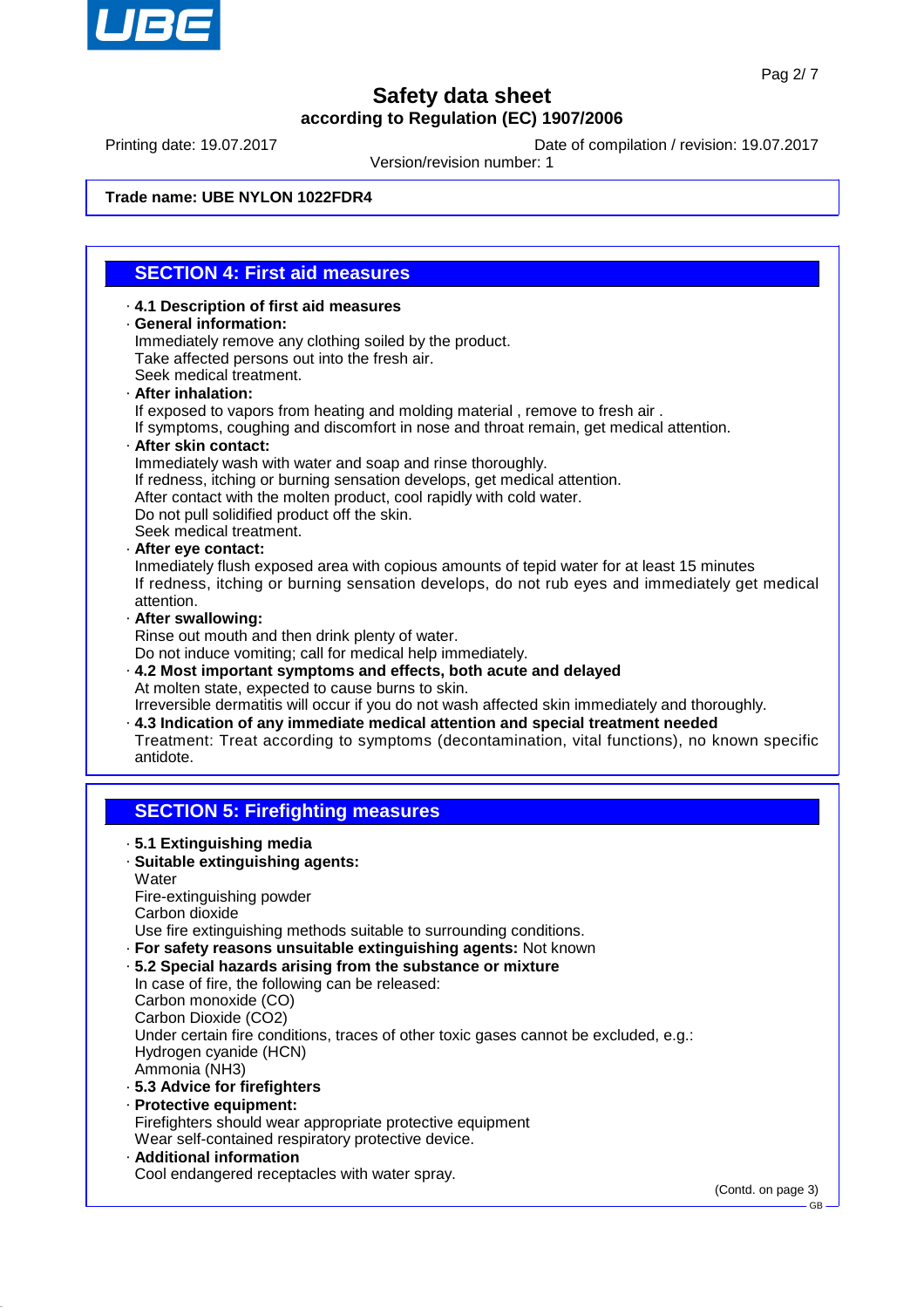

Printing date: 19.07.2017 Date of compilation / revision: 19.07.2017

Version/revision number: 1

**Trade name: UBE NYLON 1022FDR4**

Collect contaminated fire fighting water separately. It must not enter the sewage system.

#### **SECTION 6: Accidental release measures**

- · **6.1 Personal precautions, protective equipment and emergency procedures** Stop leak if you can do so without risk Remove combustible materials Ensure adequate ventilation Use personal protective equipment as indicated in paragraph 8
- · **6.2 Environmental precautions:** Do not allow to enter sewers/ surface or ground water.
- · **6.3 Methods and material for containment and cleaning up:** Sweep up to prevent slipping on polymer pellets

Send for recovery or disposal in suitable receptacles.

- Dispose contaminated material as waste according to item 13.
- · **6.4 Reference to other sections** See Section 7 for information on safe handling. See Section 8 for information on personal protection equipment. See Section 13 for disposal information.

#### **SECTION 7: Handling and storage**

· **7.1 Precautions for safe handling**

Handle with care - Do not subject to grinding/shock/friction. Keep away from foodstuffs, beverages and feed. Immediately remove all soiled and contaminated clothing Wash hands before breaks and at the end of work. Do not eat, drink, smoke or sniff while working. Ensure good ventilation/exhaustion at the workplace. Molten state: Avoid contact with the skin.

Avoid breathing dust/fume/vapours.

- · **Information about fire and explosion protection:** Protect against electrostatic charges.
- · **7.2 Conditions for safe storage, including any incompatibilities**
- · **Storage:**
- · **Requirements to be met by storerooms and receptacles:** Store in cool, dry conditions in well sealed receptacles.
- · **Information about storage in one common storage facility:** Not required.
- · **Further information about storage conditions:** Protect from heat and direct sunlight.
- · **7.3 Specific end use(s)** No further relevant information available.

### **SECTION 8: Exposure controls/personal protection**

- · **8.1 Control parameters** None.
- · **Ingredients with limit values that require monitoring at the workplace:** The product does not contain any relevant quantities of materials with critical values that have to be monitored at the workplace.
- · **Additional information:** The lists valid during the making were used as basis.

(Contd. on page 4)

GB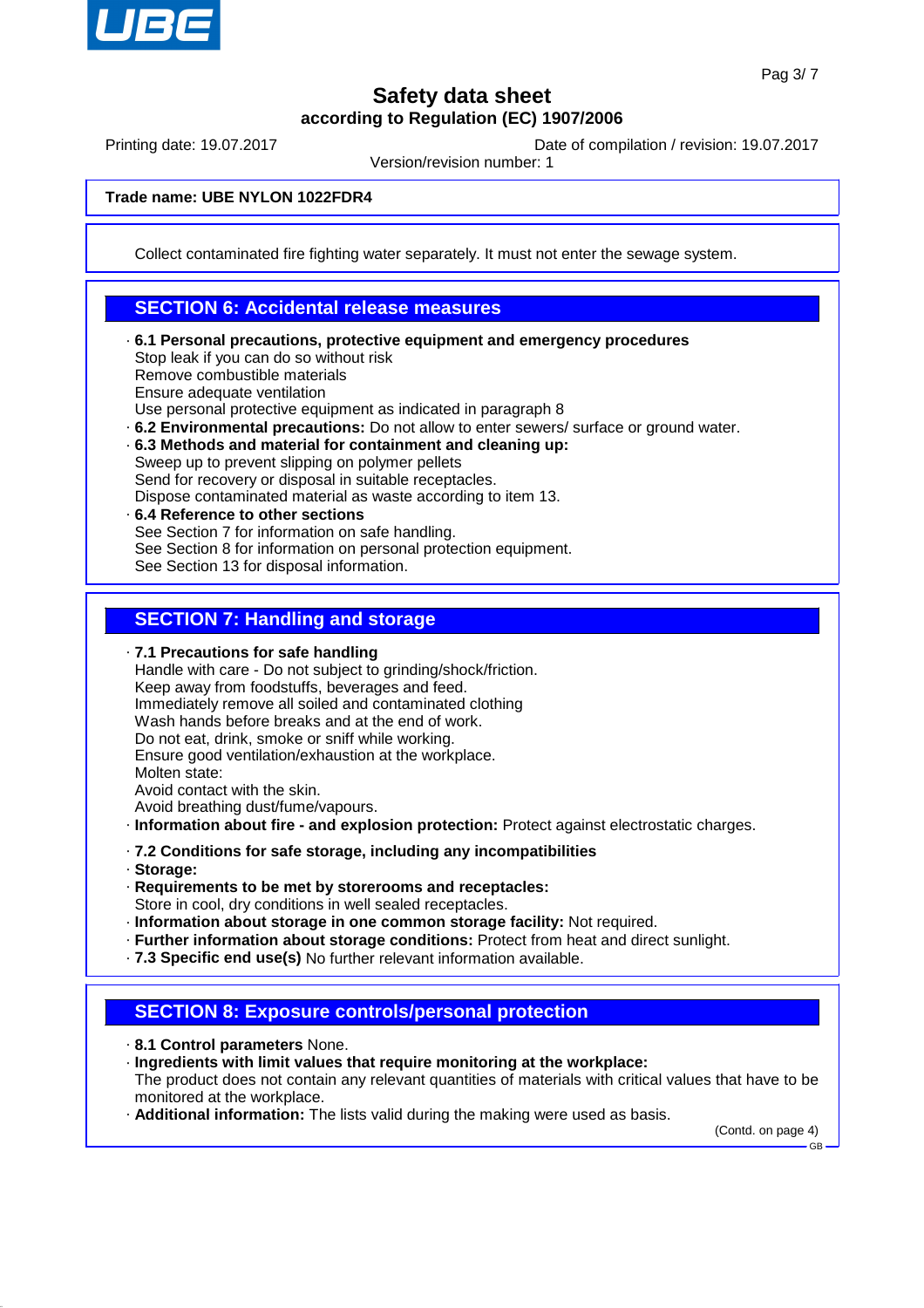

Printing date: 19.07.2017 Date of compilation / revision: 19.07.2017

Version/revision number: 1

#### **Trade name: UBE NYLON 1022FDR4**



· **Flash point:** Not applicable.

**Decomposition temperature:** Not determined.

· **Ignition temperature**

· **Flammability (solid, gas):** Product is not flammable.

(Contd. on page 5)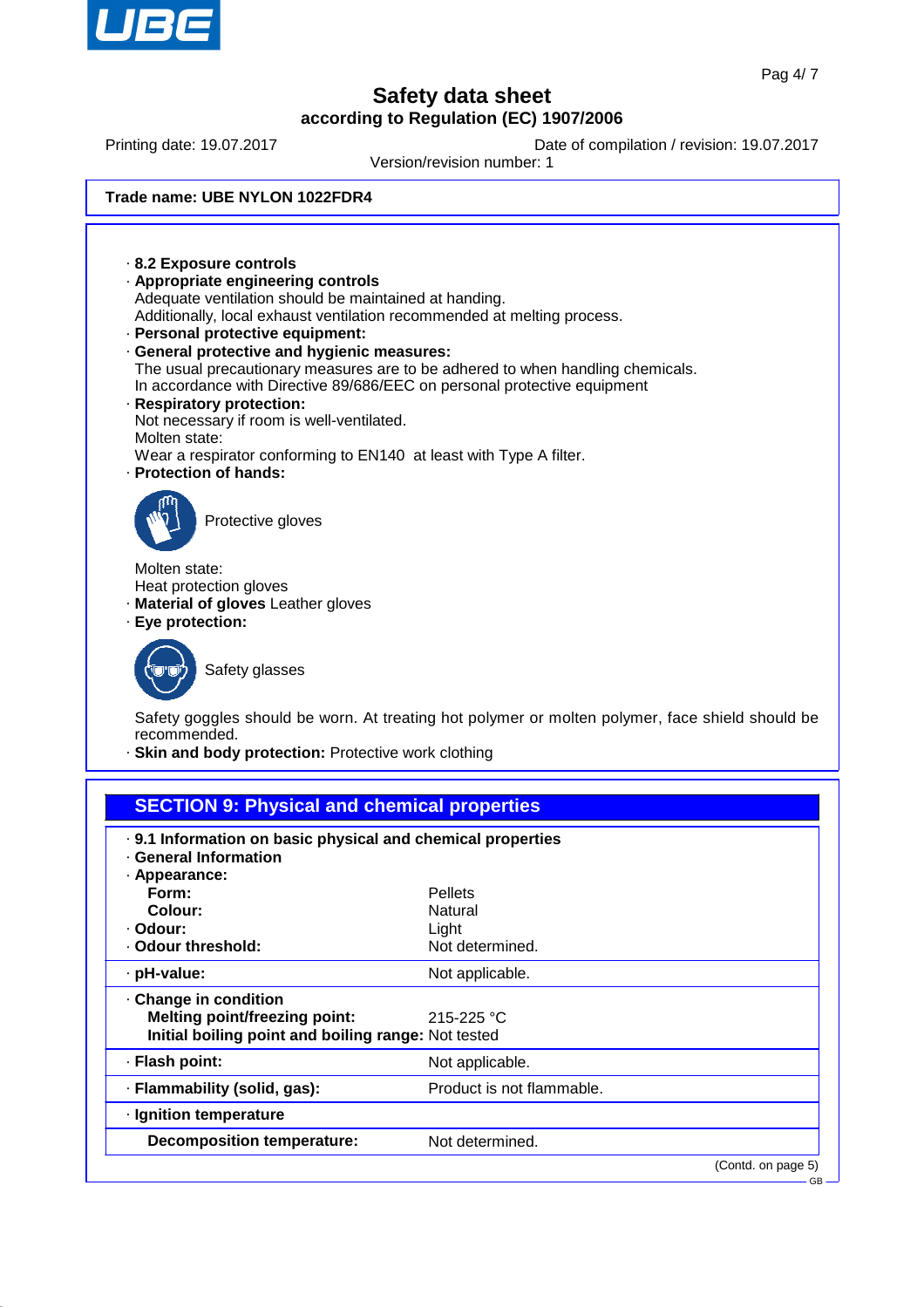

Printing date: 19.07.2017 Date of compilation / revision: 19.07.2017

Version/revision number: 1

#### **Trade name: UBE NYLON 1022FDR4**

| · Auto-ignition temperature:              | Not determined.                               |  |
|-------------------------------------------|-----------------------------------------------|--|
| · Explosive properties:                   | Product does not present an explosion hazard. |  |
| <b>Explosion limits:</b>                  |                                               |  |
| Lower:                                    | Not determined.                               |  |
| Upper:                                    | Not determined.                               |  |
| · Vapour pressure:                        | Not applicable.                               |  |
| Density at 20 °C:                         | 1.09-1.19 $g/cm3$                             |  |
| · Vapour density                          | Not applicable.                               |  |
| · Evaporation rate                        | Not applicable.                               |  |
| · Solubility in / Miscibility with        |                                               |  |
| water:                                    | Insoluble.                                    |  |
| · Partition coefficient: n-octanol/water: | Not determined.                               |  |
| · Viscosity:                              |                                               |  |
| Dynamic:                                  | Not determined.                               |  |
| Kinematic:                                | Not determined.                               |  |
| ⋅ 9.2 Other information                   | No further relevant information available.    |  |

#### **SECTION 10: Stability and reactivity**

- · **10.1 Reactivity** Stable under ordinary conditions of use and storage.
- · **10.2 Chemical stability** Stable at environment temperature. The product is stable if stored and handled as prescribed/indicated
- · **Thermal decomposition / conditions to be avoided:** No decomposition if used according to specifications.
- · **10.3 Possibility of hazardous reactions**
- No hazardous reactions if stored and handled as prescribed/indicated.
- · **10.4 Conditions to avoid** Avoid heat, flames, sparks and other sources of ignition. Avoid high temperature
- · **10.5 Incompatible materials:** Oxidizing agents, acids, bases and reactive agents.
- · **10.6 Hazardous decomposition products:**
- Carbon monoxide Carbon dioxide Hydrogen cyanide (prussic acid) Ammonia

### **SECTION 11: Toxicological information**

- · **11.1 Information on toxicological effects**
- · **Acute toxicity** Based on available data, the classification criteria are not met.
- · **LD/LC50 values relevant for classification:** Not available
- · **Primary irritant effect:**
- · **Skin corrosion/irritation** Based on available data, the classification criteria are not met.
- · **Serious eye damage/irritation** Based on available data, the classification criteria are not met.
- · **Respiratory or skin sensitisation** Based on available data, the classification criteria are not met.

(Contd. on page 6) GB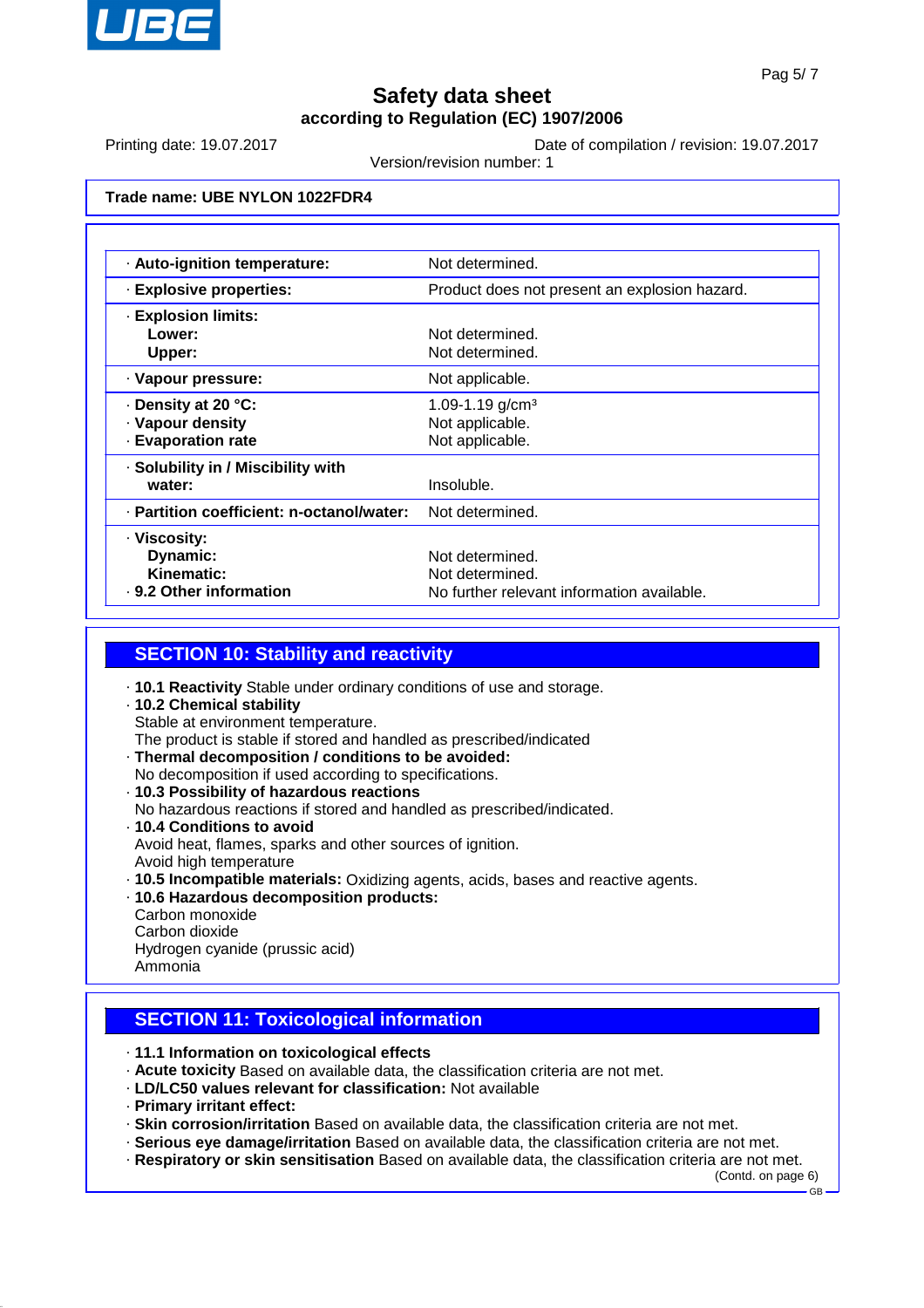

Printing date: 19.07.2017 Date of compilation / revision: 19.07.2017

Version/revision number: 1

**Trade name: UBE NYLON 1022FDR4**

· **CMR effects (carcinogenity, mutagenicity and toxicity for reproduction)**

· **Germ cell mutagenicity** Based on available data, the classification criteria are not met.

· **Carcinogenicity** Based on available data, the classification criteria are not met.

· **Reproductive toxicity** Based on available data, the classification criteria are not met.

· **STOT-single exposure** Based on available data, the classification criteria are not met.

· **STOT-repeated exposure** Based on available data, the classification criteria are not met.

· **Aspiration hazard** Based on available data, the classification criteria are not met.

#### **SECTION 12: Ecological information**

· **12.1 Toxicity**

· **Aquatic toxicity:** No further relevant information available.

- · **12.2 Persistence and degradability** No further relevant information available.
- · **12.3 Bioaccumulative potential** No further relevant information available.
- · **12.4 Mobility in soil** No further relevant information available.
- · **Additional ecological information:**
- · **General notes:**

At present there are no ecotoxicological assessments.

Do not allow undiluted product or large quantities of it to reach ground water, water course or sewage system.

- · **12.5 Results of PBT and vPvB assessment**
- · **PBT:** Not applicable.
- · **vPvB:** Not applicable.
- · **12.6 Other adverse effects** No further relevant information available.

### **SECTION 13: Disposal considerations**

- · **13.1 Waste treatment methods**
- · **Recommendation**
- Chemical residues generally count as special waste

Must not be disposed together with household garbage. Do not allow product to reach sewage system.

Disposal must be made according to official regulations.

- · **Uncleaned packaging:**
- · **Recommendation:**

Packaging may contain residues of the product and should be treated accordingly. Disposal must be made according to official regulations.

| . 14.1 UN-Number                  |                |  |
|-----------------------------------|----------------|--|
| · ADR, ADN, IMDG, IATA            | Not applicable |  |
| .14.2 UN proper shipping name     |                |  |
| · ADR, ADN, IMDG, IATA            | Not applicable |  |
| · 14.3 Transport hazard class(es) |                |  |
| · ADR, ADN, IMDG, IATA            |                |  |
| · Class                           | Not applicable |  |